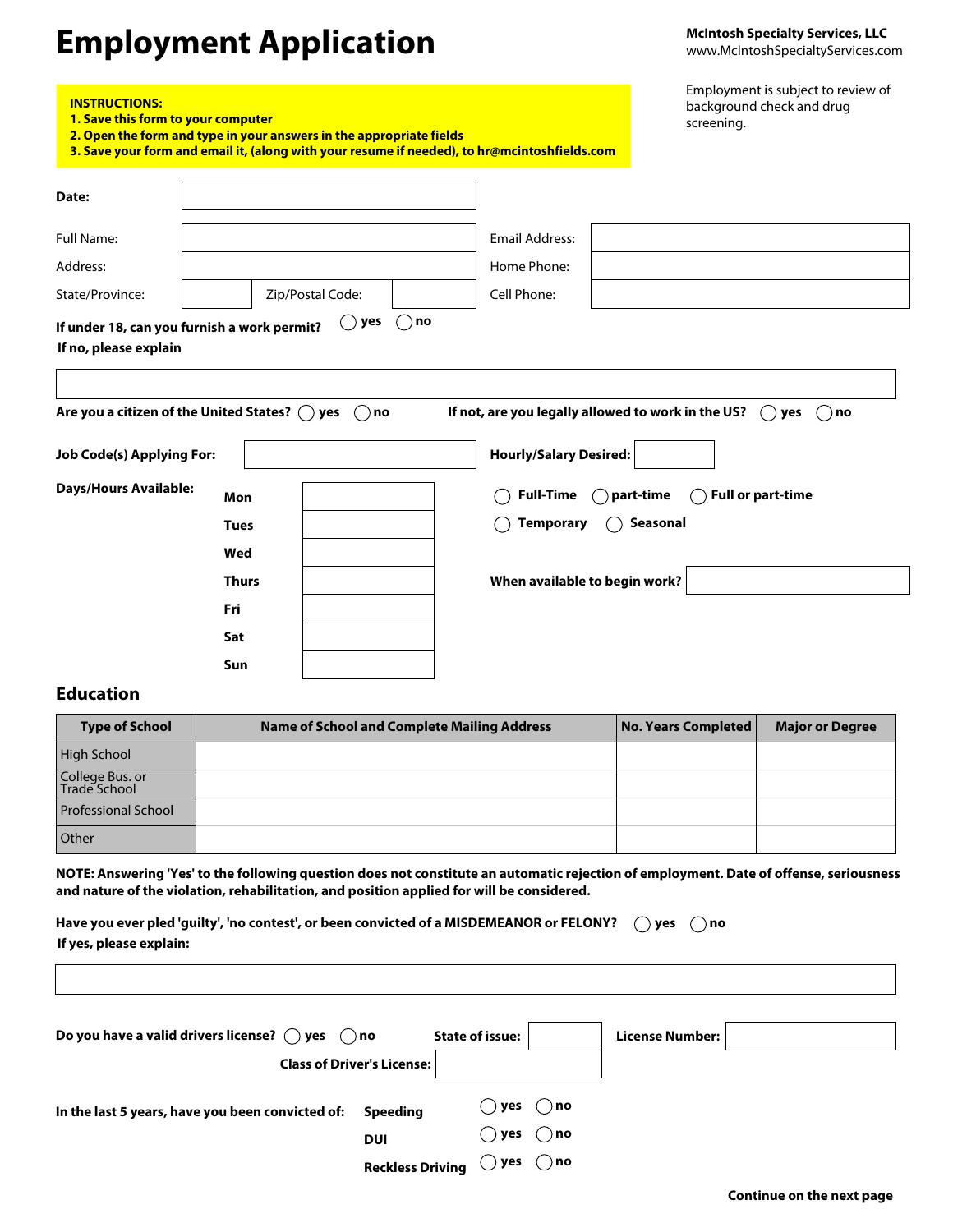## **Previous Employment (list up to 3)**

| 1.                                       |                                                                                                                                 |
|------------------------------------------|---------------------------------------------------------------------------------------------------------------------------------|
| <b>Name of Employer:</b>                 |                                                                                                                                 |
| <b>Name of last supervisor:</b>          |                                                                                                                                 |
| <b>Dates of employment:</b>              |                                                                                                                                 |
| From:                                    | To:                                                                                                                             |
| <b>Highest Salary:</b>                   |                                                                                                                                 |
| <b>Complete Address:</b>                 |                                                                                                                                 |
| Phone #:                                 |                                                                                                                                 |
| Last job title:                          |                                                                                                                                 |
| <b>Reason for Leaving (be specific):</b> |                                                                                                                                 |
|                                          | List the jobs you held, duties performed, skills used or learned, advancements, or promotions while you worked at this company: |
| May we contact your employer:            | ∩no)<br>$($ )<br>yes                                                                                                            |
| 2.                                       |                                                                                                                                 |
| <b>Name of Employer:</b>                 |                                                                                                                                 |
| <b>Name of last supervisor:</b>          |                                                                                                                                 |
| <b>Dates of employment:</b><br>From:     | To:                                                                                                                             |
| <b>Highest Salary:</b>                   |                                                                                                                                 |
| <b>Complete Address:</b>                 |                                                                                                                                 |
| Phone #:                                 |                                                                                                                                 |
| Last job title:                          |                                                                                                                                 |
| <b>Reason for Leaving (be specific):</b> |                                                                                                                                 |
|                                          | List the jobs you held, duties performed, skills used or learned, advancements, or promotions while you worked at this company: |

**May we contact your employer:**  $\bigcirc$  yes  $\bigcirc$  no